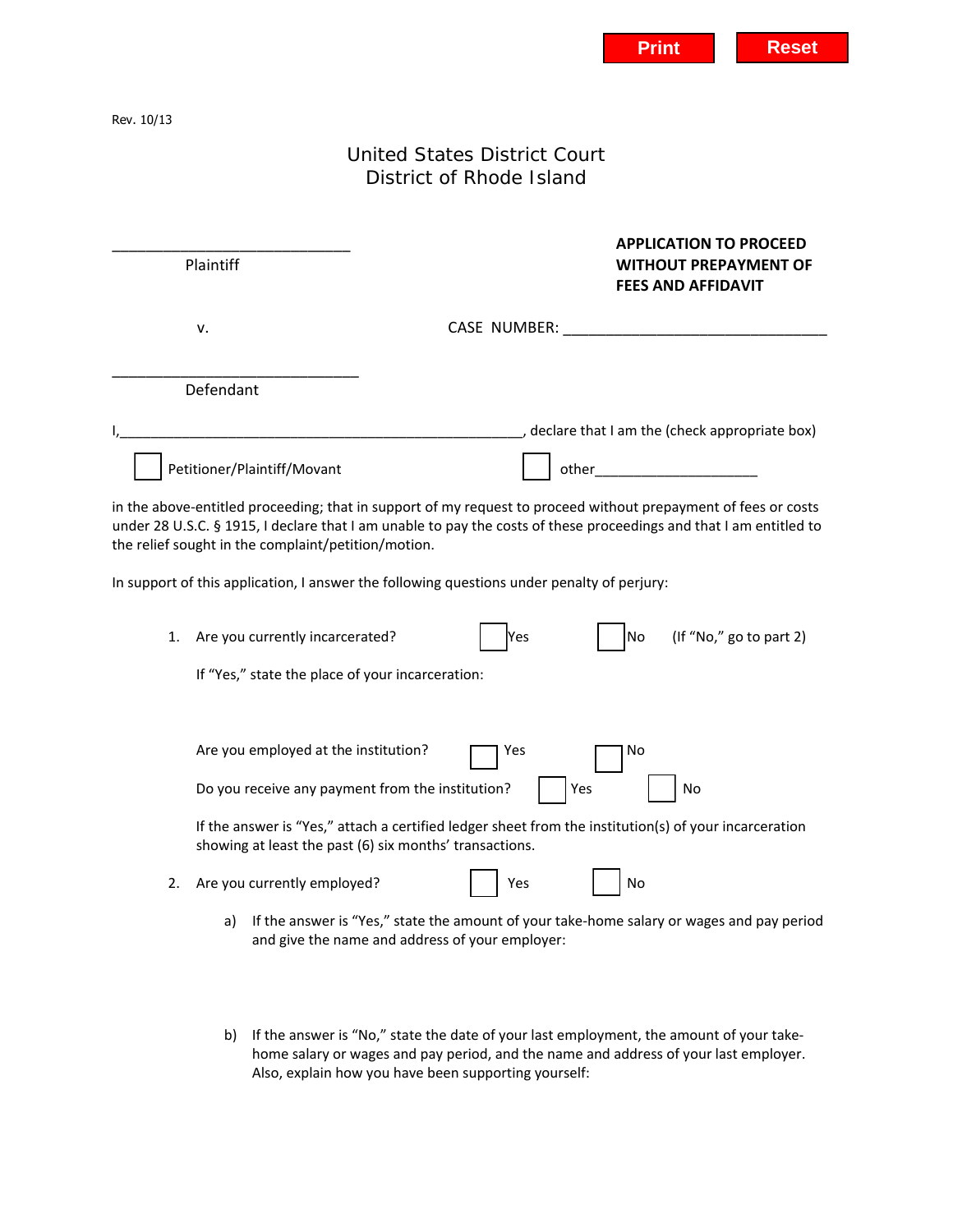3. Have you received in the past (12) twelve months, or do you anticipate receiving in the future, any money from any of the following sources?

| a) | Business, profession or other self-employment  | Yes |           |
|----|------------------------------------------------|-----|-----------|
| b) | Rent payments, interest or dividends           | Yes | lNo       |
| C) | Pensions, annuities or life insurance payments | Yes | <b>No</b> |
| d) | Disability or workers compensation payments    | Yes | lNo       |
| e) | Gifts or inheritances                          | Yes | lNo       |
| f) | Any other persons or sources                   | Yes |           |

If the answer to any of the above is "Yes," describe each source of money and state the amount received and what you expect you will continue to receive:

4. List anyone who helps support you or shares support in any way and describe the type and amount of such support for the last twelve months. If no one, write "NO ONE."

| 5. | Do you have any cash or checking or savings accounts?                                                                           | Yes | No  |
|----|---------------------------------------------------------------------------------------------------------------------------------|-----|-----|
|    | If "Yes," state the total amount:                                                                                               |     |     |
| 6. | Do you own any real estate, stocks, bonds, securities, other financial instruments, automobiles or any<br>other thing of value? | Yes | lNo |
|    | If "Yes," describe the property and state its value:                                                                            |     |     |
|    |                                                                                                                                 |     |     |
|    |                                                                                                                                 |     |     |
|    |                                                                                                                                 |     |     |
| 7. | Do you have any housing, transportation, utilities, or loan payments, or other regular monthly                                  |     |     |
|    | expenses?                                                                                                                       | Yes | Νo  |

If "Yes," describe and provide the amount of the monthly expense: